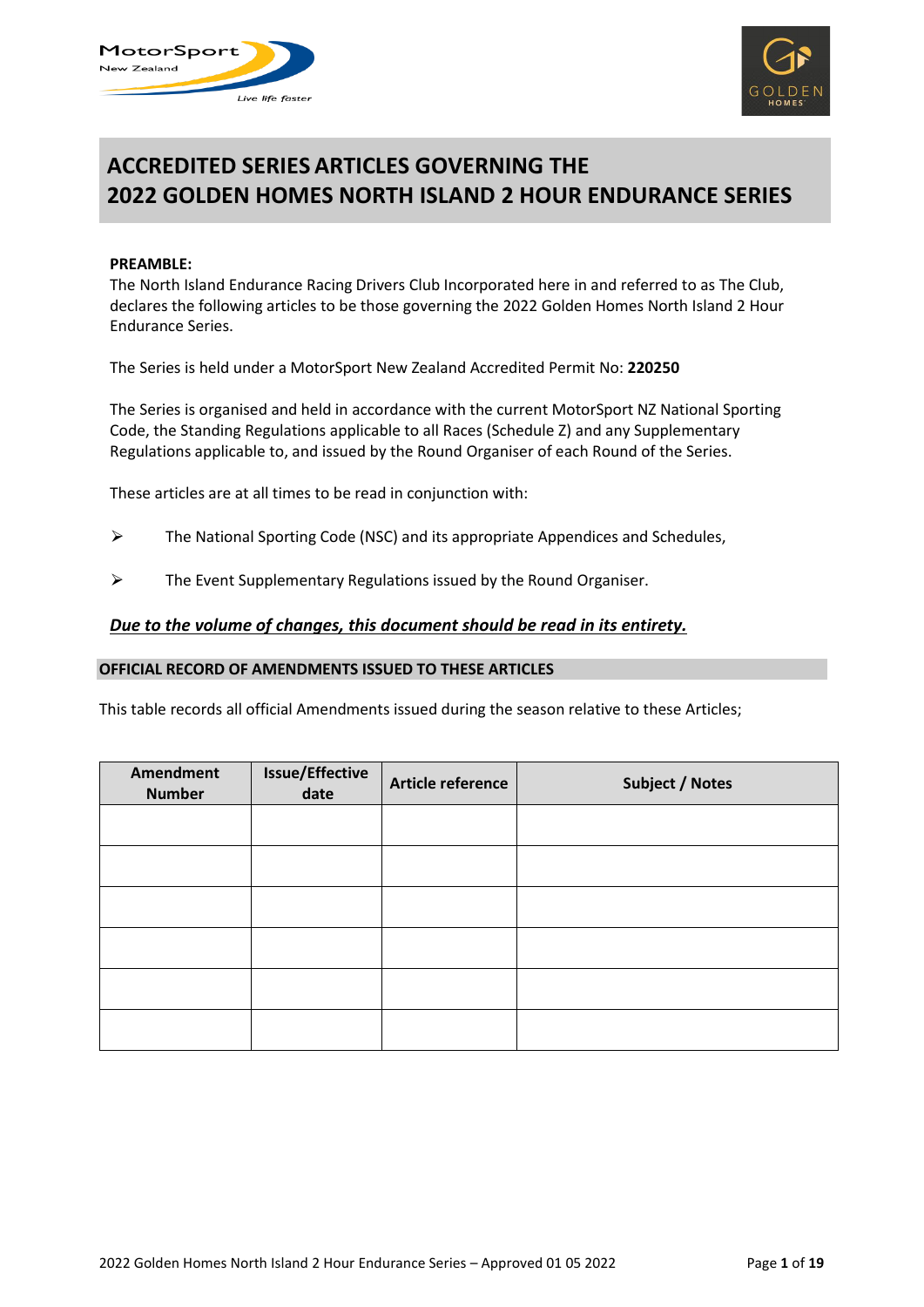# **1. INTERPRETATION:**

In these Articles, the definition of terms used within this Schedule shall be referenced from the National Sporting Code, and as detailed below:

**"The Club"** or "NIERDC" means the North Island Endurance Racing Drivers Club Inc; and

**"CTPS"** means Compulsory Timed Pit Stop, which is when the competition vehicle is stationary in the pit lane or pit garage for a minimum period of time; and

**"Driver Assistant"** means a member of the 'Pit Stop Crew' (as outlined in Article 11 of these Accredited Series Articles) who assists with each Driver Change that takes place. Assistance includes but is not limited to disconnecting/connecting/adjusting belts, seat, pedal box, steering wheel, helmet, radio, drink bottle and window nets; and

**"Elite-Level Driver"** means a driver whose performances and achievements is considered by The Club (using The Club's "Driver Classification Process" which is [available here\)](https://nierdc.files.wordpress.com/2022/03/nierdc-elite-drivers-list-2022-1.pdf), at their sole discretion, to be a highly skilled racing driver, driver status to be reviewed prior to the commencement of each season; and

**"National Sporting Code"** or **"NSC"** means the National Sporting Code issued by MotorSport NZ from time to time; and

**"Permitted Work"** means refuelling, changing wheels, driver change, minor repairs and maintenance. It must be work which can be completed in Pit Lane within a maximum of 5 minutes. Major works such as replacing the cooling system/engine/driveline/suspension components must be completed in the pit garage; and

**"Pit Bay"** means, as applicable to the circuit, a pit garage or other area adjacent to the pit-lane allocated as the Pit Bay for each Vehicle; and

**"Pit Bay Control Line"** means, as applicable to the circuit, the line delineating the border of the pitlane "slow lane" closest to the Pit Bays painted or marked on the pitlane or if there is no line painted or marked, a line 2 metres across the front of each Pit Bay. No work is to be conducted on the car or by any personnel located in this area or on the line itself; and

**"Round"** means each Meeting and/or Event and the results of which qualify for points in the Series; and

**"Round Organiser"** means Speed Works Motorsport Club Inc; and

**"The Series"** means the 2022 Golden Homes North Island 2 Hour Endurance Series; and

#### **2. OBJECTIVE:**

To promote and foster endurance racing by providing entrants and drivers with a well promoted series, with enjoyable and relaxed competition in the spirit of endurance racing.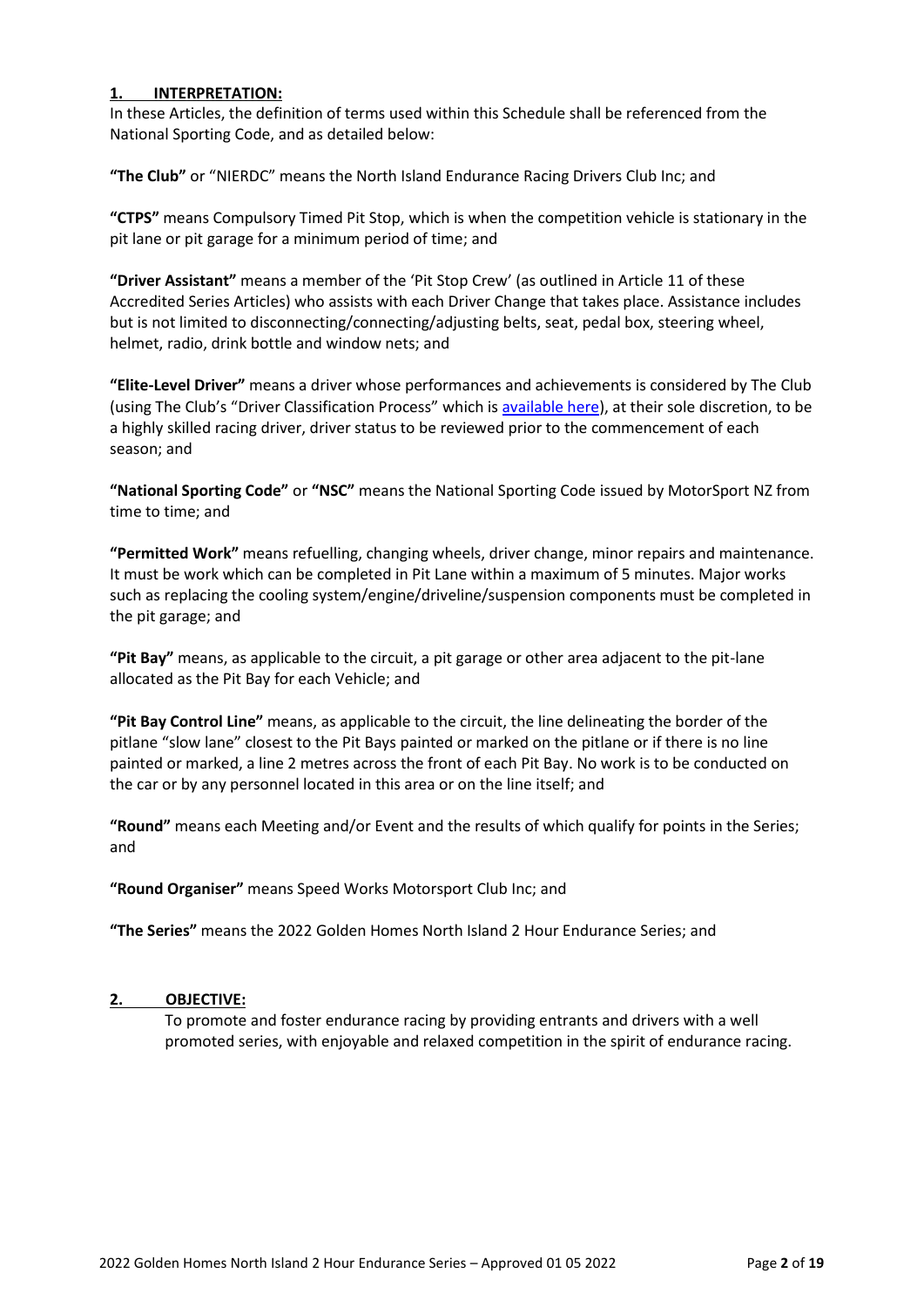# **3. ELIGIBILITY:**

#### **3.1 DRIVER ELIGIBILITY:**

- **3.1.1** All Drivers shall hold a C1 Grade Competition Licence or higher and where the Entrant is other than the Driver, an Entrant's Licence is required in the name of the Entrant.
- **Note***: Under the provisions of the Trans-Tasman Visa Agreement between Motorsport Australia and MotorSport New Zealand Inc, Australian competitors holding both Motorsport Australia General Competition Licences and Tasman Visas may enter any of the NZ Race Series and be eligible for awards.*
- **3.1.2** All drivers and entrants shall be financial members of The Club.
- **3.1.3** There are no restrictions on the number of Drivers, or minimum driving time for each Driver. Those nominated to drive each competing car at each Round of the Series and will be known as the "Driving Team".
- **3.1.4** Elite Level Drivers, as defined by The Club, are permitted to compete however only one(1) Elite-Level driver is permitted per Driving Team at each Round of the Series.
- **3.1.5** A Driver may only be entered to drive in one(1) vehicle only in the Two Hour Race at any Round of the Series. No 'cross entries' are authorised.

#### **3.2 VEHICLE ELIGIBILITY:**

- **3.2.1** Eligible Vehicles are; 'Closed' Saloons, Closed GT variants and Closed Sports Cars, all of Series Production manufacture with total monocoque construction.
- **3.2.2** Specifically excluded from this Series are:
	- 'Open' Sports Cars, or
	- any Le Mans Prototype(LMP) (eg: LMP1, 2 or 3), or
	- any Daytona Prototype or similar Vehicle, or
	- Cars constructed as FIA GT3 specification
	- Any CoTF spec Australian V8 Supercar
	- Any Porsche 997 or 991 Cup Car, any Ferrari Challenge car (488 spec or earlier), any pre-CoTF Australian V8 Supercar, any Australian MARC car, any FIA GT4 car and any TCR cars
	- Any other space-framed cars unless specifically approved by the Club
	- Any other cars not accepted for entry by the Club.
- **3.2.3** Competing Classes will be determined by engine capacity as follows:
	- **(a) Class A:** 3501cc+
	- **(b) Class B:** 2001 to 3500cc
	- **(c) Class C:** up to 2000cc

**Note:** *Engine capacity equivalence factors will be applied as follows:*

- *Forced induction x1.7*
- *Rotary engine x1.8*
- *Diesel forced induction x1.5*
- **3.2.3.1** Vehicles must not produce a lap time faster than the following break out lap times: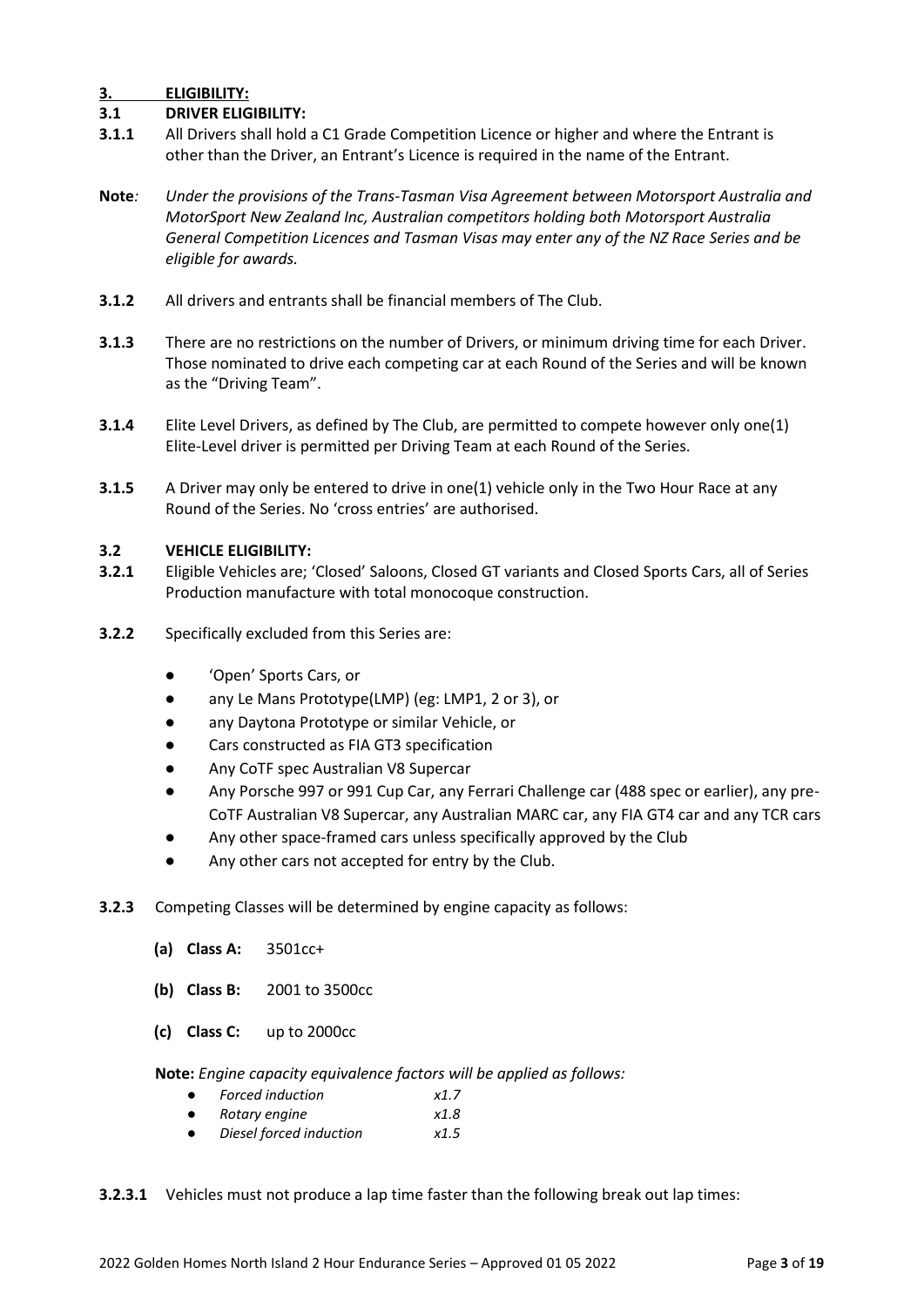| (a) | Hampton Downs International Circuit | 01:48.000 |
|-----|-------------------------------------|-----------|
| (b) | Hampton Downs National Circuit:     | 01:13.000 |
| (c) | Pukekohe (long circuit):            | 01:13.000 |
| (d) | Pukekohe (short circuit):           | 01:05.000 |
| (e) | Taupo:                              | 01:39.000 |
| (f) | Manfeild:                           | 01:15.000 |

- **3.2.4** The Club reserves the right to:
	- **(a)** invite any other Vehicle(s) to compete, in addition to those listed in Article 3.2.3 above.
	- **(b)** decline any entry or any Vehicle(s) into the Series, in accordance with the provisions of NSC21 and Article 5.1.1 below.
	- **(c)** amalgamate or reorganise the class structure if insufficient entries are received for any one class prior to the first round of the Series.
- **3.2.5** All Vehicles shall comply with Appendix Two, Schedule A Driver and Vehicle Safety as detailed in the current edition of the MotorSport Manual.
- **3.2.6** A safety cage is mandatory for all Vehicles competing in the Series. All safety cages shall be homologated by MotorSport NZ and/or FIA approved ACN, with the homologation certificate contained in the Vehicle's logbook. For Vehicles which do not permanently reside in New Zealand, please refer to Schedule A, Part 1 – Article 1.2(3).
- **3.2.7** All Vehicles must have both left and right hand external mirrors fitted at the start of the race, in addition to the rear view mirror as prescribed in Appendix Two, Schedule A. A rear-view camera may be used in place of the internal rear-view mirror.
- **3.2.8** All Vehicles with two(2) drivers must have the equivalent of a Hella 83mm light part number 2XD 959 011-652 which can be easily seen when powered on from the front of the Vehicle which will signify that Driver 2 as specified on the Round Entry form is in the competing Vehicle. A light with more light output is also acceptable.
- **3.2.9** Carbon/Carbon brakes are not allowed on any competing vehicle. This does not include 'Original Equipment Manufacturer' (OEM) carbon ceramic brakes which are allowed.
- **3.2.10** Any vehicle may be subject to balance of performance restrictions decided by The Club's Technical Committee. These may include but are not limited to; air intake restrictions, weight addition's and ride height restrictions.
- **3.2.11 Fuel:** The only fuels authorised for use in competing Vehicles at any Round of this Series is as per Appendix Two, Schedule A, Part 1 – Article 3.9.
- **3.2.12** All Competitors / Entrants as a condition of entry shall agree to submit their Vehicle for eligibility / safety scrutineering inspections as and when required by the appointed Series Scrutineer/s, and/or a MotorSport NZ licensed Technical Officer. Any costs incurred during disassembly of components shall be met and accepted by the Competitor / Entrant.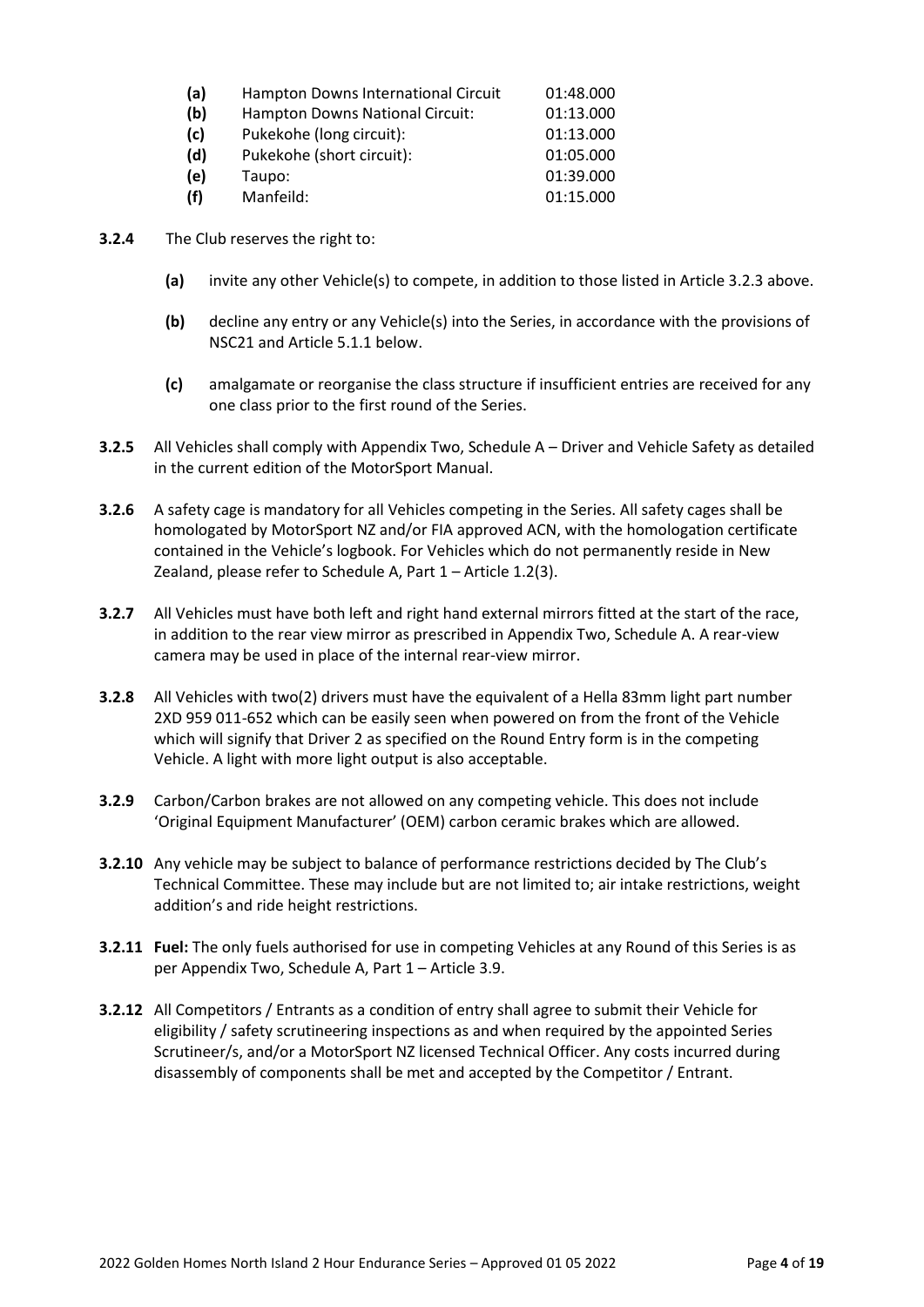#### **4. SERIES PERSONNEL:**

**4.1** At each Round of the Series the following personnel or their approved assistant/s shall have the responsibilities and authorities as set out:

| 4.1.1 | <b>North Island Endurance Series Coordinator:</b> | Gary Lathrope        |
|-------|---------------------------------------------------|----------------------|
|       | <b>Mobile Phone No:</b>                           | 027 452 2991         |
|       | Email:                                            | gary@gr8events.co.nz |

Who shall have the duties and authority of a Series Coordinator as set out in the National Sporting Code and who is responsible for and authorised on the Club's behalf to:

- **(a)** Deal with all administrative matters pertaining to the Series, and
- **(b)** Record and publish all Series points schedules, and
- **(c)** Liaise with the Round Organiser on all matters pertaining to these Articles, and
- **(d)** Ensure correct placement of decals on Vehicles contesting the Series

The Series Coordinator may appoint a Series Secretary and/or assistant(s) to assist with administrative duties in connection with the Series.

| 4.1.2 | <b>North Island Endurance Series Secretary:</b> | Rachael Murray          |
|-------|-------------------------------------------------|-------------------------|
|       | <b>Mobile Phone No:</b>                         | 021 999 664             |
|       | Email:                                          | rachael@gr8events.co.nz |

#### **4.1.3 North Island Endurance Series Scrutineer:**

| <b>Series Scrutineer:</b> | <b>TBA</b> |
|---------------------------|------------|
| <b>Phone No:</b>          | <b>TBA</b> |
| Email:                    | <b>TBA</b> |

Who shall have the authority of a Series Scrutineer set out in the National Sporting Code and who is responsible for and authorised on The Club's behalf to:

- **(a)** Deal with all technical matters pertaining to the Series; and
- **(b)** Affix official seals, as and when deemed appropriate; and
- **(c)** Inspect any competing Vehicle within the Series in order to ascertain compliance with the technical regulations; and
- **(d)** Assist competitors with technical enquiries relative to the technical regulations applicable to their Vehicle; and
- **(e)** To report, to the Series Coordinator, any instances where a breach of the technical regulations has been proven.

**Note:** *The Series Scrutineer may appoint an assistant/s to assist with technical duties in connection with the Series.*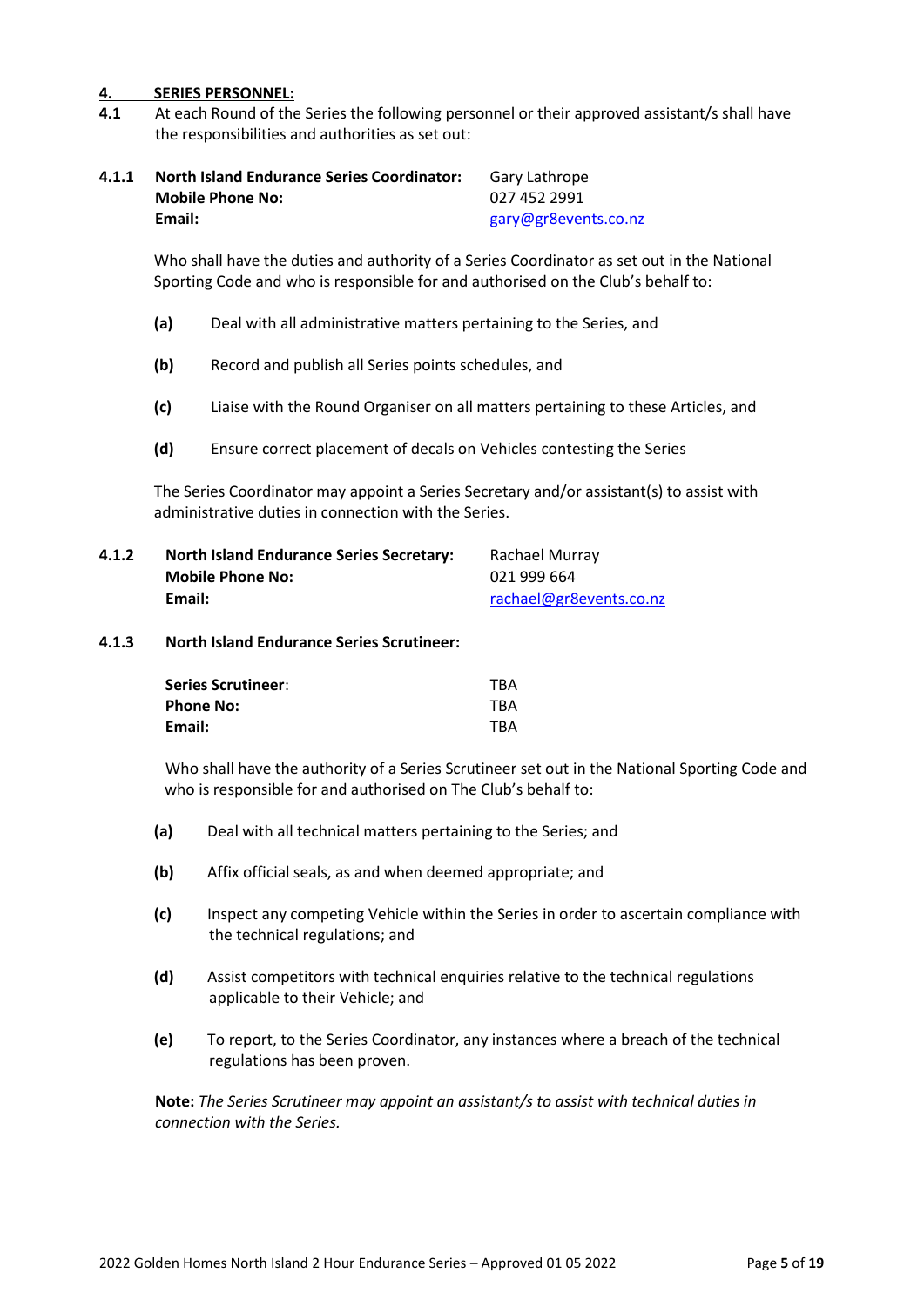# **5. SERIES ENTRY:**

- **5.1** Entry into the Series shall be made on the Series Entry Form and submitted to the Series Secretary for acceptance. Application Forms for Club Membership and Series Entry are available from the Series Secretary.
- **5.1.1** The Series reserves the right to accept or decline entries into the series as per NSC 21.
- **5.2** By entering the Series, the Competitor / Entrant:
	- **(1)** Are deemed to be in acceptance of these Articles as they are presented, and
	- **(2)** Agree to comply with these Articles and those of the National Sporting Code, and
	- **(3)** Shall be at all times responsible for the presentation of their competing Vehicle with respect to safety requirements under Schedule A, and eligibility requirements under these Articles.
- **5.3** The Club reserves the right to cancel any Round of the Series if less than thirty(30) entries are received, without affecting in any way its power to award any title.
- **5.4** Should entries received for each Round be in excess of the maximum number of starters permitted under either the Circuit licence, or maximum number of permitted starters as determined by the Round Organiser, entry acceptance will be applied as follows:
	- **(1)** To those Competitors who are competing in all Rounds of the 2022 Golden Homes North Island 2 Hour Endurance Series, determined by those who have pre-entered all Rounds prior to the close of normal entries, followed by,
	- **(2)** The balance of entries, accepted on a '1st come 1st served' basis with any overflow to be placed on a 'reserve list' in order of the entries received.
- **5.5** The Club will assign competition numbers to all Competitors in the Series which will be advised on the acceptance of membership. Numbers '1' '2' and '3' will be assigned (in that order) to last season's Series  $1<sup>st</sup>$ ,  $2<sup>nd</sup>$  and  $3<sup>rd</sup>$  overall placed.

#### **6. SERIES STRUCTURE:**

**6.1** The Series shall comprise of the following Rounds:

| Round | Date            | <b>Venue</b>                        | <b>Round Organiser</b>          |
|-------|-----------------|-------------------------------------|---------------------------------|
|       | 7-8 May 2022    | Pukekohe Park Raceway               | Speed Works Motorsport Club Inc |
|       | 27-28 May 2022  | Taupo International Motorsport Park | Speed Works Motorsport Club Inc |
|       | 17-18 June 2022 | Hampton Downs Motorsport Park       | Speed Works Motorsport Club Inc |

- **6.1.2** The Organiser / The Club reserves the right to either cancel or amend any Rounds of the Series due to force majeure without affecting in any way its power to award any title.
- **6.1.3** The Organiser / Club reserves the right to combine the 2022 Golden Home 2 Hour Endurance Series Race with the 2022 Golden Home 3 Hour Endurance Series and/or 2022 Golden Homes 1 Hour Endurance Series Race if entry numbers are not sufficient. In this case, this will be notified in either Supplementary Regulations Part Two, or via an Official Bulletin, alongside any specific race procedures.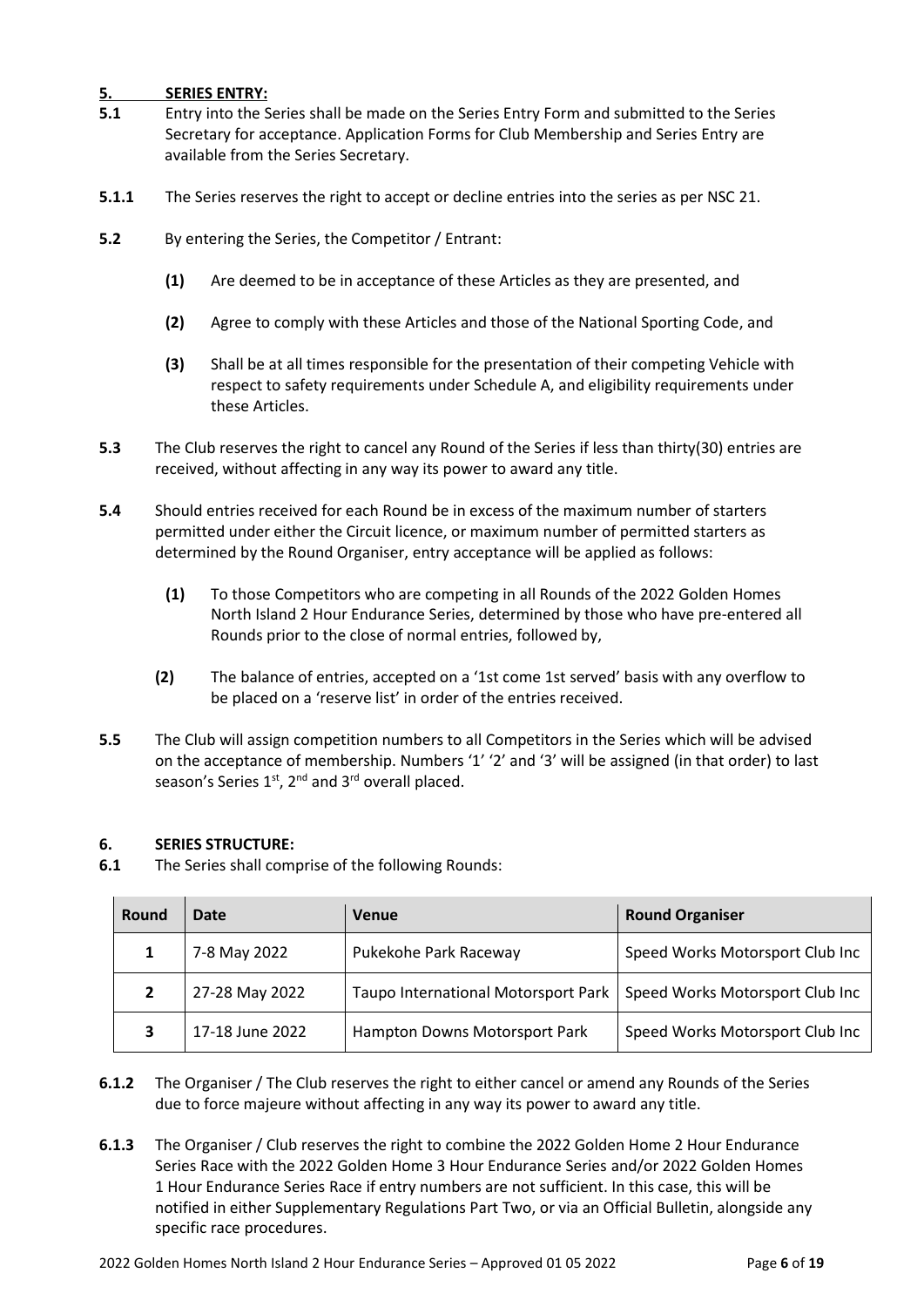# **7. ROUND FORMAT:**

- **7.1 Practice and Qualifying Sessions:** There shall be a minimum of one(1) Practice session and one(1) Qualifying session, each of a minimum of twenty(20) minutes duration.
- **7.1.1** Where there are two or more drivers, each Driver shall participate in the Practice session or Qualifying session.
- **7.2 Races:** there shall be one(1) Race of one-hundred and twenty(120) minutes duration.
- **7.3 Starting Positions:** The starting grid positions shall be determined from the fastest Qualifying times achieved by each competing Vehicle, fastest Vehicle to the front.

#### **7.3.1 Where there are two(2) or more drivers:**

- **(a)** The driver who sets the time in Qualifying must start the Race.
- **(b)** Failure of either Driver to compete in the Practice or Qualifying session will result in the Vehicle being required to start behind the last qualified car within the class entered or in a grid position deemed appropriate by the Clerk of the Course.
	- **(i)** If more than one Vehicle is affected by the provisions of Article 7.3.1 (b). the starting position of those Vehicles will be determined by the fastest time achieved in the Practice session.
- **(c)** The Series Coordinator must be notified of the Vehicle number, driver name and their lap time no later than ten(10) minutes after the conclusion of the Qualifying session.
- **7.3.2** The Clerk of the Course may, at their discretion, use the times from the Practice session to adjust grid positions if deemed necessary, for the purpose of safety.
- **7.4 Starting Procedures:** The start of the Race will be by "Rolling Start" in a 2x2 formation in accordance with Schedule Z – Article 8.3.

#### **7.5 Safety Car Procedures:**

- **(1)** If the Safety Car has been deployed it will attempt to pick up the highest placed Vehicle on the circuit at the time of deployment. No further repositioning of vehicles shall occur. If the highest placed Vehicle on the circuit subsequently pits, then the remaining vehicles shall continue in the order they are lined up behind the Safety Car.
- **(2)** The Safety Car shall be used at least until the majority of the field, as determined by the Clerk of the Course are lined up behind it.
- **(3)** Racing will recommence when the start signal (a green light or flag) is displayed. Once displaying Drivers can pass at any point on the circuit. Once the start signal has been given all flag points will simultaneously display the green signal for approximately ten(10) seconds.
- **7.6 Compulsory Timed Pit Stop:** A CTPS of 180 seconds is to have started between ten(10) and one-hundred and ten(110) minutes of the race duration.
	- **(1)** The Vehicle must have crossed the speed restriction line at pit lane entry after the pit window opens and prior to the pit window closing.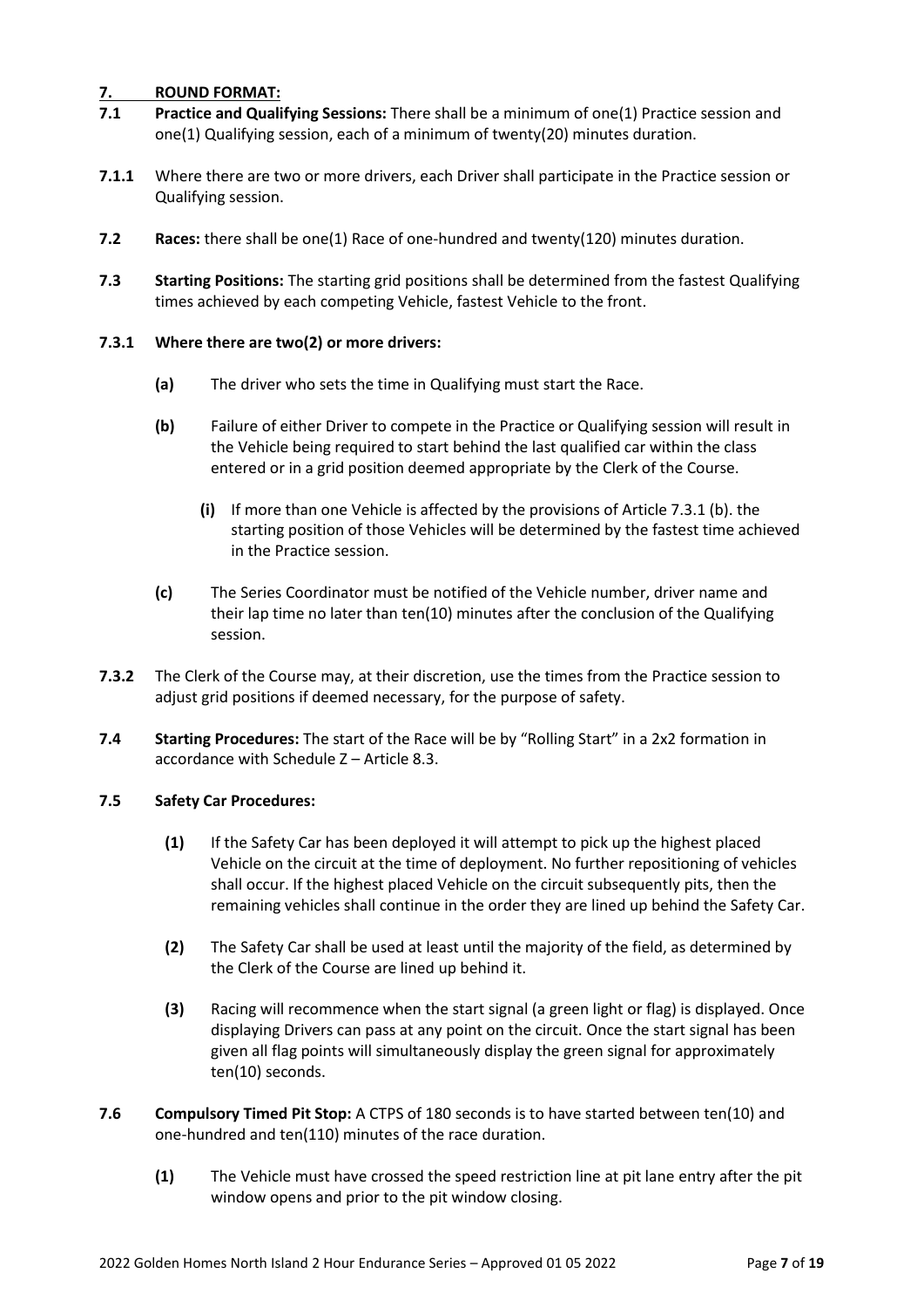- **(2)** The Vehicle must have come to a complete stop outside their Pit Garage prior to the commencement of the CTPS.
- **(3)** This stop is not permitted under red flag conditions.
- **(4)** During the Compulsory Timed Pit Stop:
	- **(a)** A driver change is to be made, or
	- **(b)** If no driver change is made, the competitor may remain in the vehicle for the duration of the CTPS in either the pit lane or pit garage.

**Note:** *It is advisable that the CTPS is video recorded for proof of time if it is questioned.*

- **(5)** Permitted Work (or Major Works if in the Pit Garage) may be carried out on the vehicle during the CTPS.
- **7.7 Finishing Procedure:** The last lap board will be shown to the lead Vehicle after 1 hour and 59 minutes of elapsed race time. The end of the Race signal will be displayed to the leading Vehicle following completion of the last lap.
- **7.8 Race Winner:** For each Race, the Race winner will be the Driving Team whose vehicle has completed the most laps and crossed the line first in the allocated time. To be classed as a finisher, an entrant's Vehicle must cross the finish line under its own power on the race track itself (not pitlane). Refer to Schedule Z, Article 15.3.
- **7.9** During a red flag situation no Vehicle may be worked on in pit lane or Parc Fermé. Any Vehicle removed from pit lane must be removed to Parc Fermé, unless withdrawing from the race. The only Vehicles able to be worked on are those already in pit lane and the pit paddock when the red flag was first displayed.
- **7.10** At all Rounds, the Clerk of the Course and/or the Stewards of the Meeting, reserves the right to shorten and / or cancel any practice / qualifying sessions and / or Races in the case of Force Majeure and a race result may still be awarded.

#### **8. PIT GARAGE CONDITIONS AND TYRE WARMING:**

- **8.1** Any competitor is able to decorate their pit garage. No alteration requiring drilling, welding or modifications to the pit garage is permitted.
- **8.2** Any decoration of the installations and the floor should only be of a temporary nature. The fitting of carpeting or any other decoration is allowed if it is done using non-flammable materials.
- **8.3** Folding brackets, flexible supports for air, fuel or lighting must:
	- **(a)** Not extend beyond the outer limit of the "working lane"
	- **(b)** Be situated at least 2 metres above the ground.
- **8.4** Air bottles must be firmly attached or anchored once their protective lid is removed. Protection around the valves and regulator must be permanently in place. The conformity of the installations of the air bottles may be checked at any moment.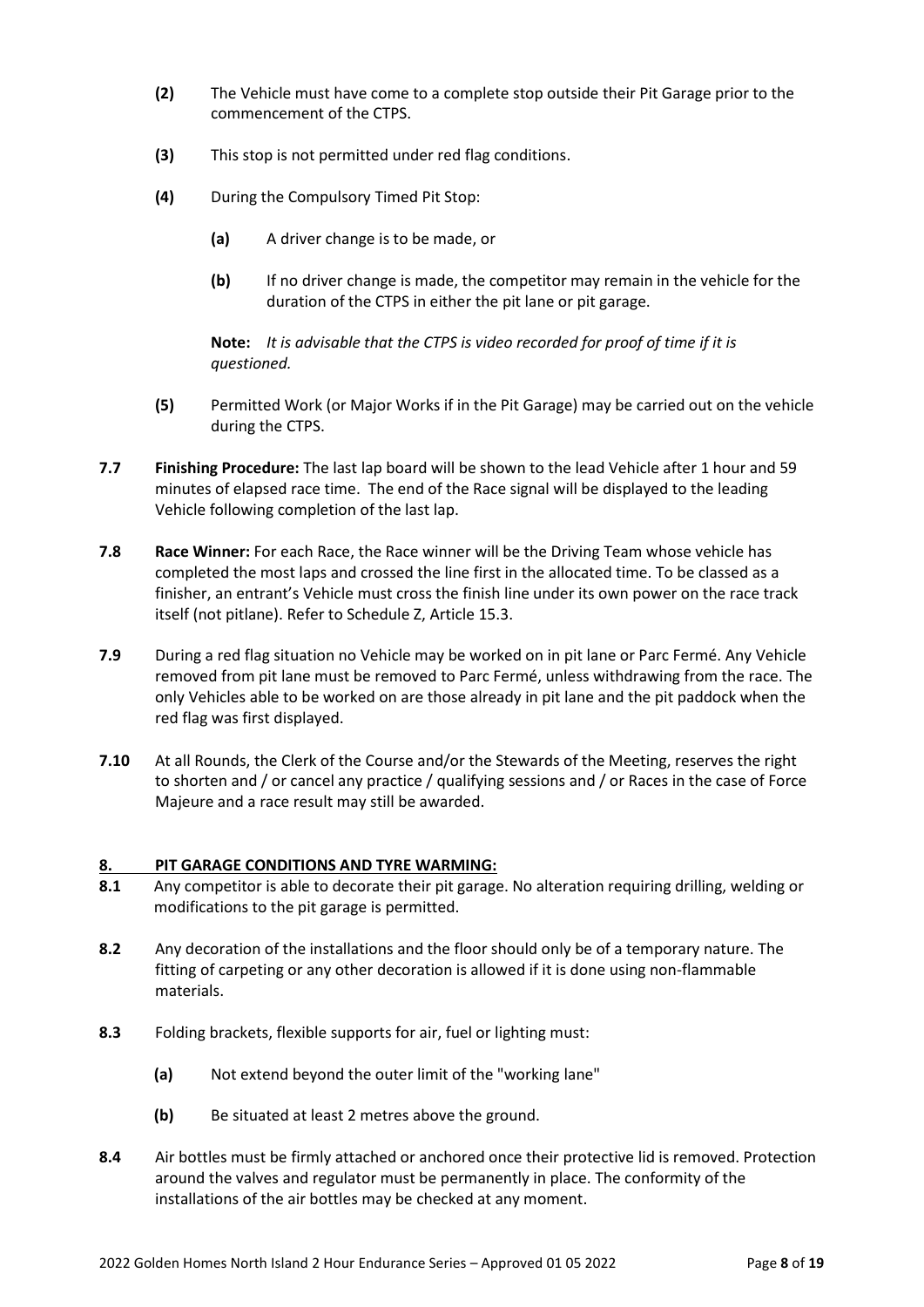#### **8.5 Equipment for warming the tyres:**

- **8.5.1** Non-electrical (combustion heated) tyre warming tents are allowed but must be in the open area immediately behind the pits , and a fire extinguisher must be permanently on hand close to the equipment when it is operating.
- **8.5.2** Electric tyre warmers may be used inside or outside the rear of the garage. The tyres in their warmers must be placed so as to still allow easy access to the rear door of the garage in case of emergency. A fire extinguisher suitable for electrical fires must be on hand close to the electrical equipment at all times when in operation.

# **9. PIT BAYS & PIT LANE CONDITIONS:**

- **9.1** No work is to be conducted on any vehicle or by any personnel unless they are located in the "working lane" or the Pit Garage.
- **9.2** The organisers may allocate a Pit Bay to more than one Vehicle.
- **9.3** Unless a team is sharing another team's fuel rig, each Vehicle may only make pit stops in the pit lane in front of the Pit Bay allocated to the Vehicle by the Organisers.
- **9.4** A Vehicle that stops in Pit Lane that cannot reach its Pit Bay under its own power may be pushed to its Pit Bay by the nominated pit stop personnel as outlined in Article 11.1.
- **9.5** A Vehicle that overshoots its Pit Bay may stop in the Pit Lane but may not select reverse gear and must be pushed back to its Pit Bay.
- **9.6** Any person may push a vehicle in Pit Lane, except the driver who has come in for the Pit Stop.

#### **10. PIT STOP GENERAL**

- **10.1** In all pit stops, the Vehicle must be stationary before the pitstop procedure commences and fuelling must be completed before other work commences. All work must be completed, and all tools, wheels and personnel must be behind the pit bay control line before the vehicle is released. The driver change can happen at any phase.
- **10.2** Rotary booms are prohibited. This is where a boom has a spike or wheel gun line with a swivel fitting in the boom.
- **10.3** It is compulsory to use solid incompressible components capable of supporting the vehicle in the event of a failure of jacking equipment. The components must be placed under the vehicle at all times when any person is working on the vehicle in a manner that involves any part of their body (other than hands and forearms) being under part of the vehicle. Specifically excluded from this rule are standard wheel changing operations.

#### **11. PIT STOP PERSONNEL**

**Note:** *All competitors, entrants and team's pit crew are to be familiar with the* Code of Practice for Motorsport Fuel – Storage and Handling*, which may be viewed on the MSNZ website.*

**11.1** Each team is authorised a maximum of nine(9) pit crew members who must sign the pit stop crew indemnity form and are the only team personnel allowed to cross the "pit bay control line" in pit lane, subject to the specific pit stop rules. Pit Stop Personnel may include the Dedicated Vehicle Controller, Dedicated Fire Marshall, Dedicated Driver Assistant, Deadman valve operator, wheel changing crew, and fuelling crew.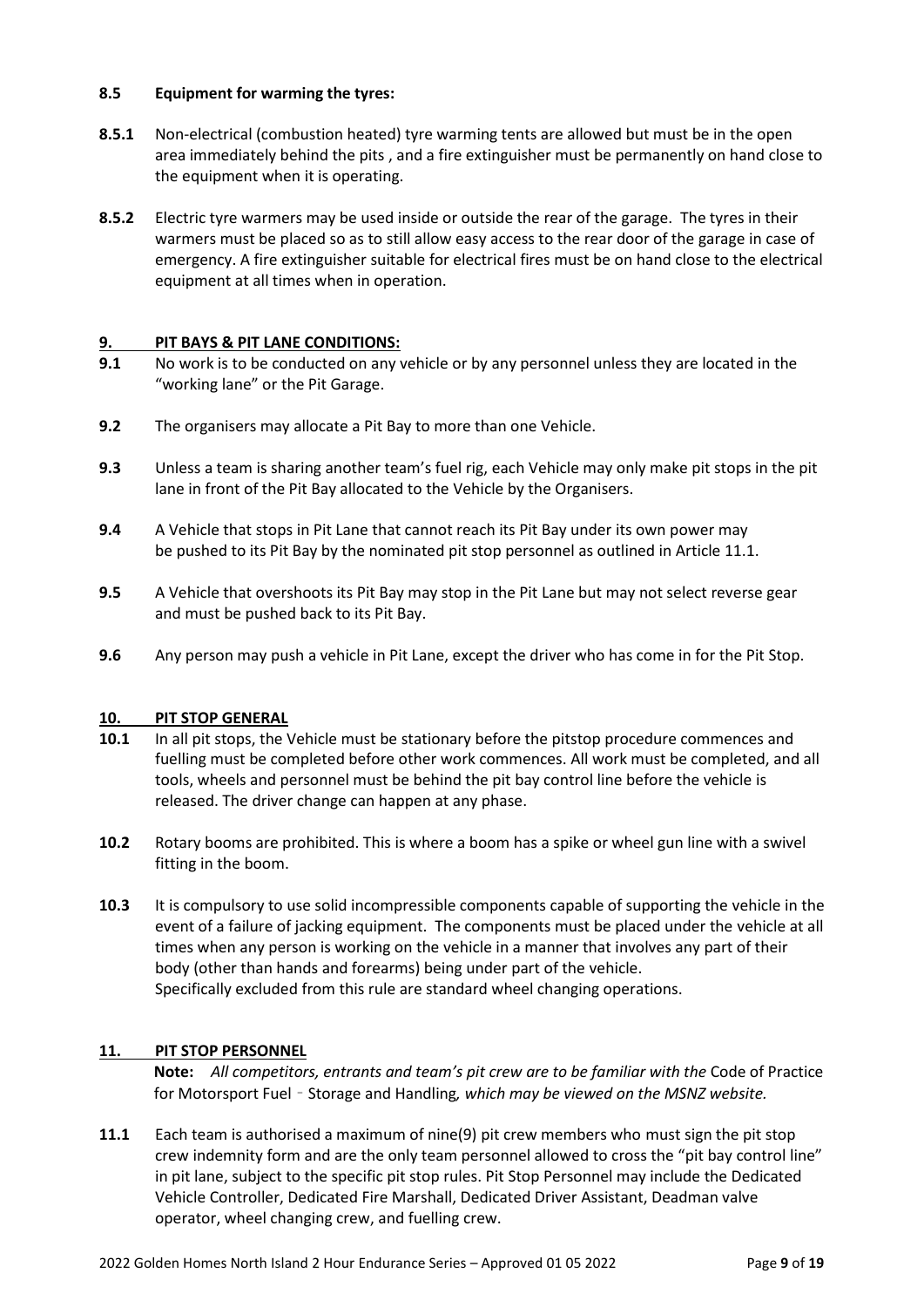- **11.2** No team may have more than three(3) pit crew over the pit bay control line to carry out Permitted Work on the vehicle at any time. This includes any pit crew extremities. This does not include the Dedicated Vehicle Controller, Dedicated Fire Marshall, Dedicated Driver Assistant and the Deadman Valve Operator. The only exception to this rule is vehicles with multi stud wheels, see Article 15.4(b).
- **11.3** All pitstop personnel for the duration of each pitstop must wear approved safety apparel as set out below:
	- **(1)** Overalls\*, socks, shoes, gloves and a balaclava complying with the standards set out in Appendix Two, Schedule A, Part One, Part A or B of Chart (1) in Article 4.3(1), minimum of Level B of the MSNZ National Sporting Code.

\*Alternatively, overalls complying with Appendix Two, Schedule A, Part One, Article 4.3(1), Chart (1), Level C of the MSNZ National Sporting Code may be worn but must be worn in conjunction with long sleeve underwear complying with the standards set out in Appendix Two, Schedule A, Part One, Article 4.3(1), Chart (1), minimum of Level B of the MSNZ National Sporting Code.

- **(2)** The Refuelling Crew, Dedicated Fire Marshal and Deadman Valve Operator must also wear safety goggles and approved shoes complying with Appendix Two, Schedule A, Part One, Article 4.3(1), minimum of Level B of the MSNZ National Sporting Code.
- **11.4 Dedicated Vehicle Controller:** Is optional, if there is a Dedicated Vehicle Controller, they must stand in front of the Vehicle, in clear view of the driver at all times. The Dedicated Vehicle Controller may be in a position in Pit Lane to assume control of the vehicle one(1) lap before the vehicle crosses the Control Line at Pit Entry. The Dedicated Vehicle Controller is responsible for the safe release of the vehicle into pit lane after the completion of all pitstop duties. The Dedicated Vehicle Controller must not touch the vehicle unless pushing it and must stay in a visible position to the driver at all times.
- **11.5 Dedicated Driver Assistant:** Can assist with each Driver Change that takes place. Assistance includes but is not limited to disconnecting/connecting/adjusting belts, seat, pedal box, steering wheel, helmet, radio, drink bottle and window nets. This person must only assist the driver and will not be included in the three(3) pit stop crew allowed across the pit bay control line as outlined in Article 11.2.
- **11.6 Dedicated Fire Marshall:** Each team must for the duration of each pit stop, whether it includes refuelling or not, must deploy a Dedicated Fire Marshal to their pit bay. The Dedicated Fire Marshal may not take part in any refuelling or work and may only cross the Pit Bay Control Line to inspect the Vehicle and extinguish a fire or potential fire source.
	- **(1)** If refuelling is not taking place, the Dedicated Fire Marshall must be equipped with a recently serviced, full and operational dry-chemical fire extinguisher with a minimum capacity of 4.5kg. The fire extinguisher safety pin must be removed during the pitstop.
	- **(2)** If refuelling is taking place, the Dedicated Fire Marshall must be equipped with a recently serviced, full and operational dry-chemical fire extinguisher with a minimum capacity of 9kg. The fire extinguisher safety pin must be removed during the pitstop.
- **11.7 Dedicated overhead rig valve operator:** All teams using deadman overhead refuelling systems shall have a dedicated person whose sole responsibility is to operate the self-closing valve. This person sole responsibility is to man the overhead rig self-closing valve. Once refuelling has finished and the valve is closed, they may join the Wheel Crew.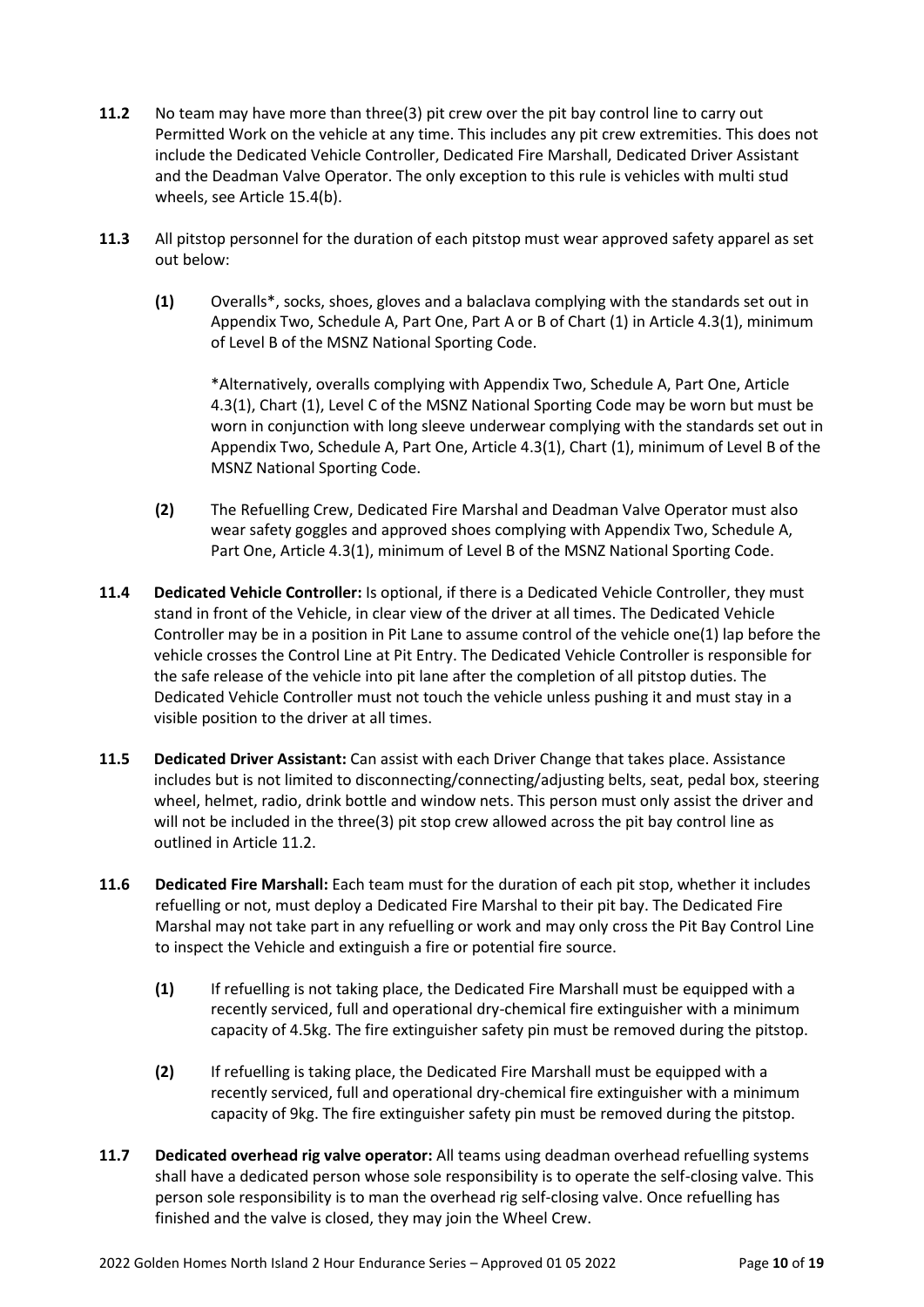**11.8** Pit stop crew may conduct pitstops for more than one Vehicle and may move from Pit Bay to Pit Bay and (with the exception of the fuelling rig), may take their equipment and tools with them for that purpose**.**

#### **12. PIT STOP DRIVER CHANGES:**

- **12.1** Driver changes can take place at any time during a pit stop whether or not refuelling is taking place and whether or not Permitted Work or Major Works is being carried out.
- **12.2** The Vehicle must come to a complete stop prior to the driver's safety harness being unfastened. The Vehicle may not leave the pit bay until the safety harness has been fully refastened**.**
- **12.3** All driver safety harnesses belts must be securely fastened when the vehicle is moving under its own power.
- **12.4** The attachment of elastic retractors or cords on the shoulder harness straps for use during a driver change is prohibited.

# **13. PERMITTED WORK:**

- **13.1** Means refuelling, changing wheels, driver change, minor repairs and maintenance.
- **13.2** It must be work which can be completed in Pit Lane within a maximum of five(5) minutes.
- **13.2.1** Major works such as replacing the cooling system/engine/driveline/suspension components must be completed in the pit garage or pit paddock.
- **13.3** No team may have more than three(3) pit crew over the pit bay control line to carry out Permitted Work on the vehicle at any time. This includes any pit crew extremities. This does not include the Dedicated Vehicle Controller, Dedicated Fire Marshall, Dedicated Driver Assistant, and the Deadman Valve Operator.
- **13.3.1** The only exception to this rule is Vehicles with multi stud wheels, see Article 15.4(b).

#### **14. REFUELLING & DEFUELLING:**

- **14.1** Only three pit crew members are permitted to cross the pit bay control line to complete the fuelling operations of the vehicle. These pit crew can be involved in the fuelling process and are known as the 'Refuelling Crew'. The Dedicated Fire Marshall, Deadman Valve Operator, Dedicated Vehicle Controller and Dedicated Driver Assistant are not included in the 'Refueling Crew'.
- **14.2** If the Vehicle has onboard jacks, a member of the Refuelling Crew may "spike" and raise the vehicle before refuelling commences.
- **14.3** If fuel is spilt during the refuelling process, then refuelling must stop immediately and not recommence until the spilt fuel is fully cleaned up. Any fuel spilt during the refuelling process must be completely cleaned up prior to the vehicle leaving the pit refuelling area
- **14.4** All members of the Refuelling Crew must return behind the pit lane control line before the wheel changing phase begins.
- **14.5** All vehicles (except those using 'dry-break' systems) must stop their engines for the duration of the refuelling process. The engine can be restarted when the refuelling phase is complete.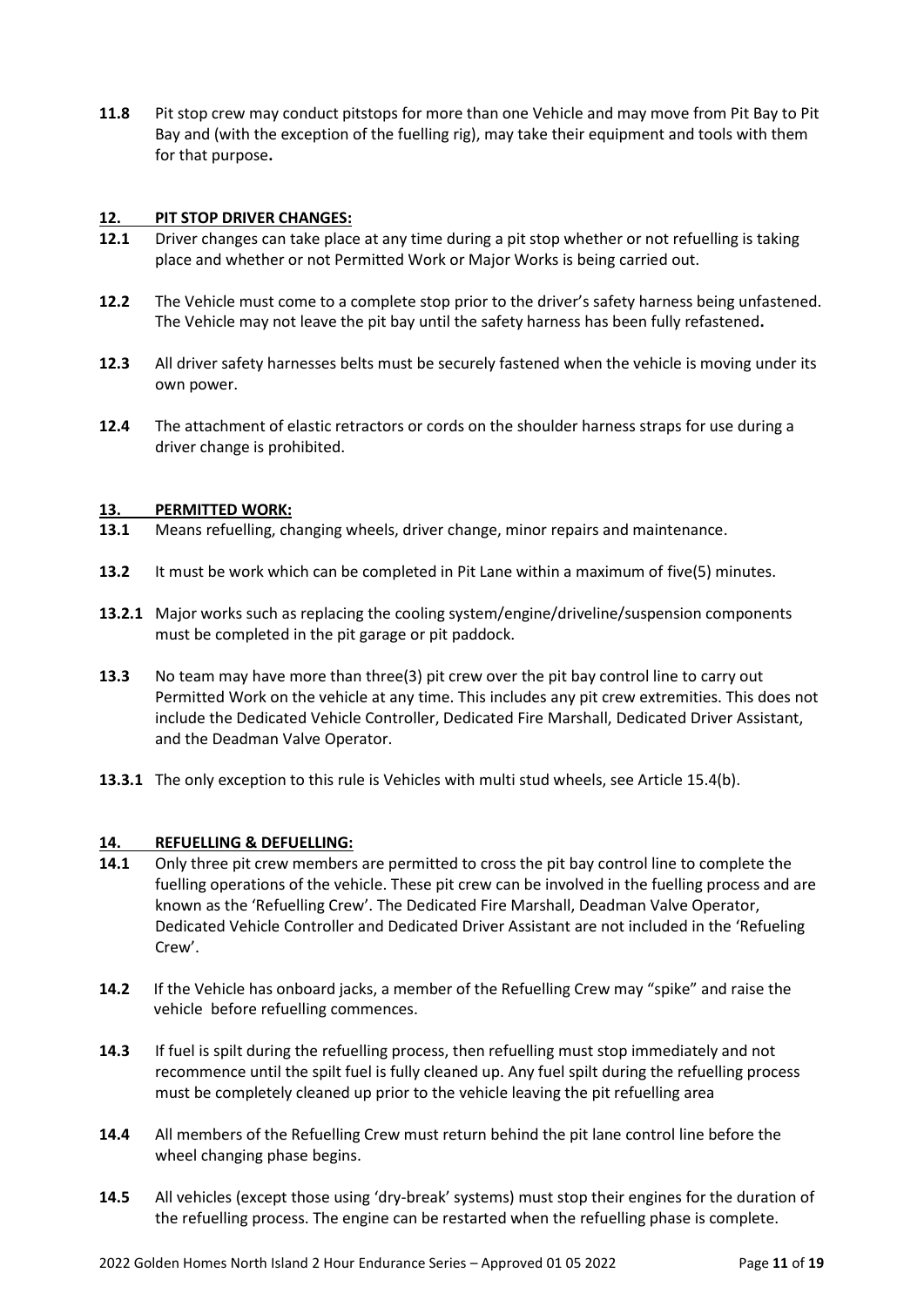**14.6** If the pit stop is to include refuelling, the refuelling phase must be completed first.

# **14.7 Refuelling:**

- **14.7.1** Once the race is underway all refuelling must only be carried out in the working lane of your dedicated Pit Bay for those vehicles competing in the race.
- **14.7.2** A grounding (earth wire) shall be appropriately grounded at one end and attached to the vehicle (preferably the exhaust pipe) during the refuelling process. It shall be the 'Refuelling Crews' responsibility to attach and remove this grounding wire. The grounding wire can be removed by the Refuelling Crew or the Wheel Crew and shall be returned behind the pit bay control line before the Vehicle is released.
- **14.7.3** An additional fully serviced operable dry chemical fire extinguisher of minimum capacity of 9kg shall be placed in a clear space near to the fuel container and all Pit Stop Personnel shall be familiar as to the operation of the extinguishers.
- **14.8** All fuel being placed into the vehicle must be done so at ambient temperature. Any device or substance which changes the temperature of the fuel from the ambient air temperature is prohibited.
- **14.9 Refuelling equipment:** The following type of equipment is authorised:
	- Hand-held fuel containers, or
	- Dry-break hand-held fuel containers, or
	- Sealed drums of 209 litre maximum capacity with hand-operated pump, or
	- Overhead (gravity fed) refuelling system with dry break connectors.
- **14.9.1** Overhead systems shall be earthed and the maximum height of the refuelling rig shall be no more than two(2) meters above the ground. Please refer to Code of Practice for MotorSport Fuel Handling – Appendix C – Part 2 – REFU002 (b).
- **14.9.2** All overhead systems must have an automatic self-closing valve (dead-mans handle) and one team pit crew member must be assigned as the sole operator of this valve during the refuelling process (Refer Article 11.7).
- **14.9.3** The fuel delivery hose may only be moved into pit lane from the pit garage a maximum of three(3) minutes prior to any pit stop. While in pit lane, the fuel delivery hose must at all times be attended by the Refuelling Crew.
- **14.10** The Organisers reserve the right to inspect and approve all refuelling and safety equipment prior to it being used.
- **14.11** For any pit stops additional to the CPTS, refueling may take place but no more than 20 litres of fuel can be added in each pit stop.
- **14.12 Defueling:** All defueling of vehicles must be done in accordance with the MotorSport New Zealand – Code of Practice for Motorsport Fuel.

#### **15 WHEEL CHANGING**

**15.1** Three(3) pit crew members only are permitted to cross the pit bay control line to complete the wheel changing phase and other permitted work. These three(3) personnel are known as the 'Wheel Crew'. Those in the Wheel Crew may be the same personnel who formed the 'Refuelling Crew' and may include the Deadman Valve Operator whose duties are complete at the end of the refuelling phase.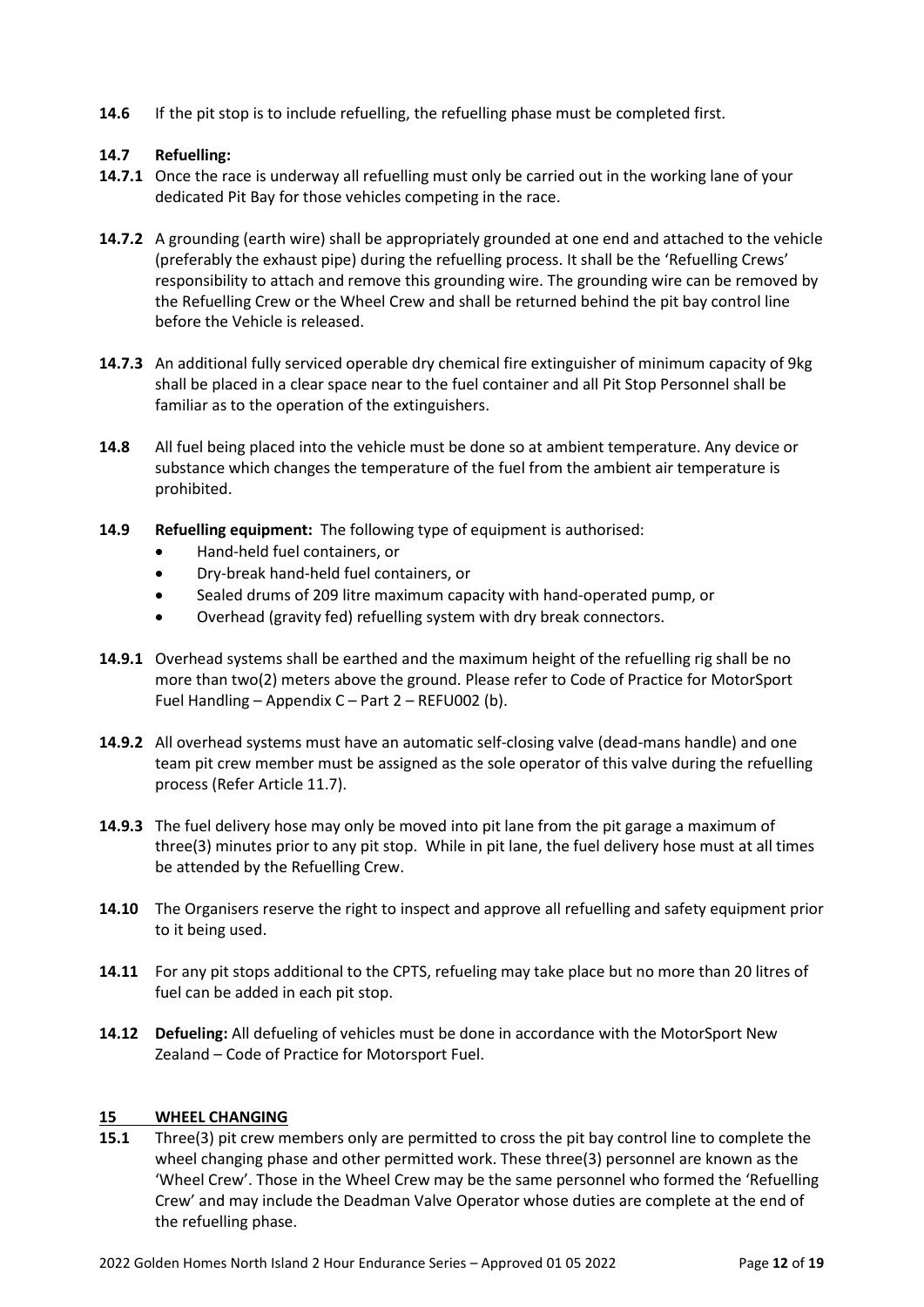- **15.2** The wheel changing phase can only begin once the refuelling phase has completed and all refuelling crew are behind the pit bay control line.
- **15.3** If the Vehicle has on-board jacks it may be lifted for the refuelling phase and stay in the air for the wheel changing phase.
- **15.3.1** If external jacks are to be used, it is permitted to use a maximum of (two)2 external jacks in the wheel phase of the pit stop, but two(2) wheels of the vehicle must stay in contact with the ground at all times.
- **15.4** If not refuelling before the wheel changing phase, no crew member and no item of equipment, tools, or replacement wheels may cross or be taken across the pit bay control line until the Vehicle has come to a complete stop for its pit stop. Wheels must be carried across the line not rolled.
	- **(a)** Vehicles with centre lock wheels only one wheel nut gun is permitted to be used and taken over the pit bay control line at any one time. Additional spare wheel guns may be placed behind the pit bay control line.
	- **(b)** Vehicles with multiple wheel nuts per wheel an additional person is allowed across the Pit Bay Control Line, to assist with changing and carrying wheels only (maximum of four(4) wheel crew members) This additional person may not do any other work, and after wheel changing is completed must return behind the pit bay control line. Two(2) wheel-nut guns are permitted to be used and taken over the pit bay control line at any one time. Additional spare wheel guns may be placed behind the Pit Bay Control Line.
- **15.5** At all times during the wheel changing phase, all wheels that are being changed must be under full control of the Wheel Crew. Any wheel which rolls out of or down the "Working Lane" may result in a penalty.
- **15.6** From the time the vehicle leaves the ground until the vehicle has returned to the ground, the driving wheels must remain stationary at all times.
- **15.7** During the wheel changing phase any other Permitted Work may be carried out.

#### **16 FUEL TANKS:**

- **16.1** Vehicle fuel tanks shall be in compliance with Appendix Two, Schedule A Article 4.12.
- **16.2 Vehicle Fuel Capacity:** shall not exceed 120 litres (no allowance for temperature will be applied); this is the maximum fuel storage capacity of the vehicle and includes all fuel system components. This includes but is not limited to all fuel tanks; ancillary, reserve, swirl or surge tanks; fuel lines, fillers and filters etc. This capacity may be checked prior to and/or after the competition as per Article 16.2.2.
- **16.2.1** It is the competitor's responsibility to ensure:
	- **(1)** their vehicle does not exceed the maximum authorised vehicle fuel storage capacity as defined in Article 16.2, and
	- **(2)** their vehicle is fitted with a dry-break fuel connector or fuel line connection fitted within 500mm of the engine's fuel rail / carburettor that will allow draining of the fuel system for checking purposes, and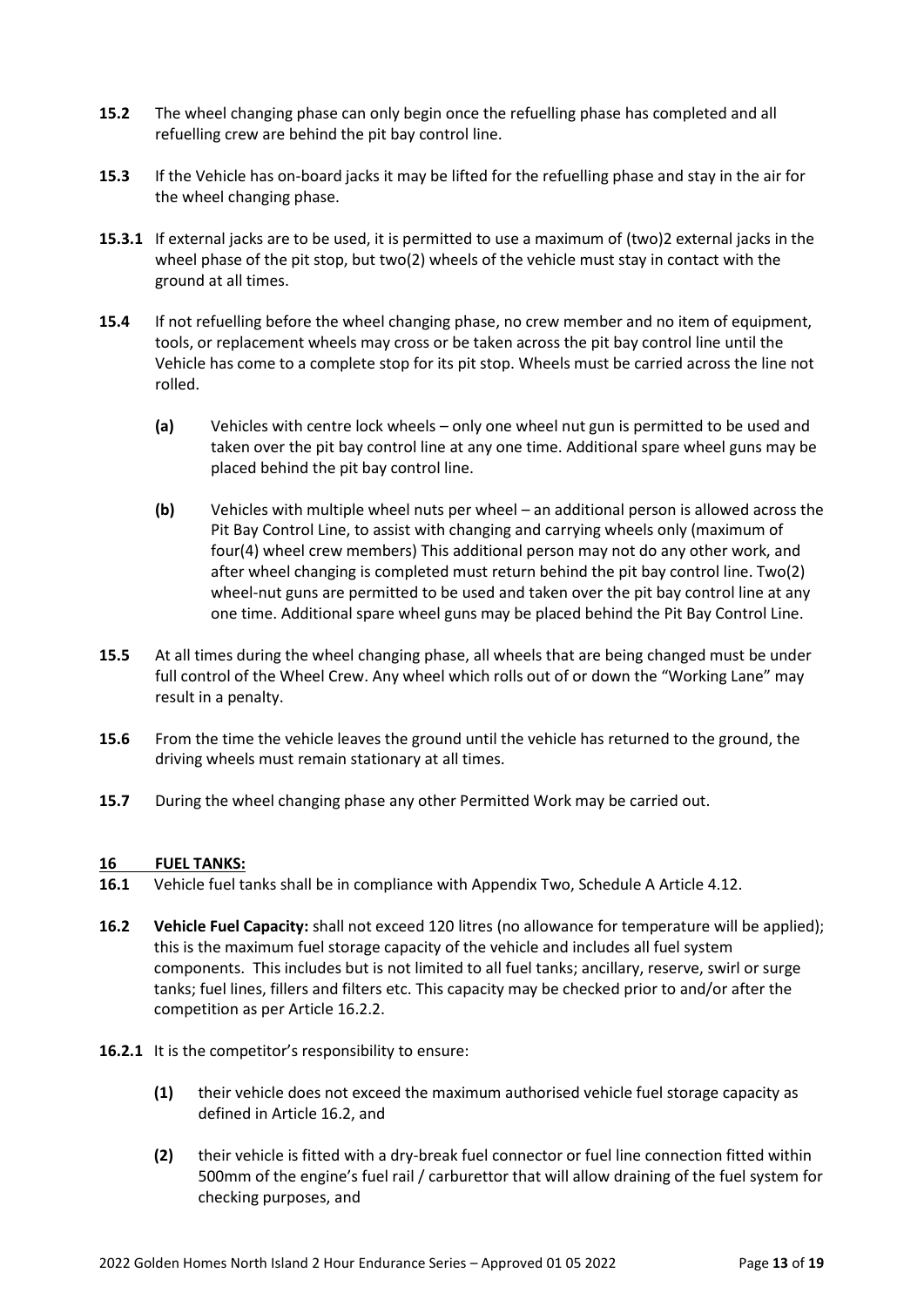- **(3)** an appropriate length of hose is provided to allow the test equipment to be placed on level ground beside the vehicle and it shall have the correct type of connector for use by the appointed Scrutineer, and
- **(4)** Their vehicle has a fuel pump out override switch if required, to permit operation of the fuel pressure pumps and all lift pumps with the engine not running.

#### **16.2.2 Checking Procedure for Vehicle Fuel Storage Capacity:**

- **(1)** the vehicle shall be positioned on a flat level surface.
- **(2)** The vehicle shall be fuelled to maximum capacity (being the point that the fuel system breather begins to display venting adjacent to the tank) using the vehicles normal refuelling method.
- **(3)** Then the maximum fuel storage capacity of the vehicle shall be determined by the quantity of fuel that can be pumped from the vehicle (at the fitting specified in Article 16.2.1(2) above) by the normal operation of the vehicle's fuel supply system.
- **(4)** Measurement will be made by the use of a MotorSport New Zealand approved device.
- **(5)** Measurement may be made either before the race or following the race and the fuel tank may be sealed.
- **(6)** Provision must be made on any safety fuel cell access plate for the application of seals as detailed in Article 16.4.

#### **16.2.3 Alternative Checking Procedure:**

- **(1)** The Vehicle shall be positioned on a flat level surface.
- **(2)** The fuel remaining in the Vehicle will be pumped out into suitable containers using the car's normal fuel supply system until empty.
- **(3)** The Vehicle will then be refuelled using the approved MotorSport NZ device until the fuel system breather begins to display venting.
- **(4)** When testing using this method it is required to use the fuel pump out override switch to run the pumps to refill the fuel pot and lines etc.
- **(5)** The Vehicle shall not accept more than 120 Litres of fuel
- **16.3** The amount of fuel stored in or immediately adjacent to each team pit area (in pit lane) must not exceed 209 litres.

#### **16.4 Sealing of fuel tanks:**

- **16.4.1** Fuel tanks may have Type 'C' seals applied to any tank access panels. All tank access panels, excluding the fuel filler cap, shall have two diametrically opposed bolts heads pre-drilled with 2.0mm holes for the purpose of applying seals.
- **16.4.2** Fuel tank capacity checks may be carried out at any time during the event. A competitor may choose to have a fuel tank capacity check carried out prior to any round and have the tank sealed. The Series Scrutineer may choose to carry out a fuel tank capacity check on any Vehicle at the completion of any round or by arrangement before any round.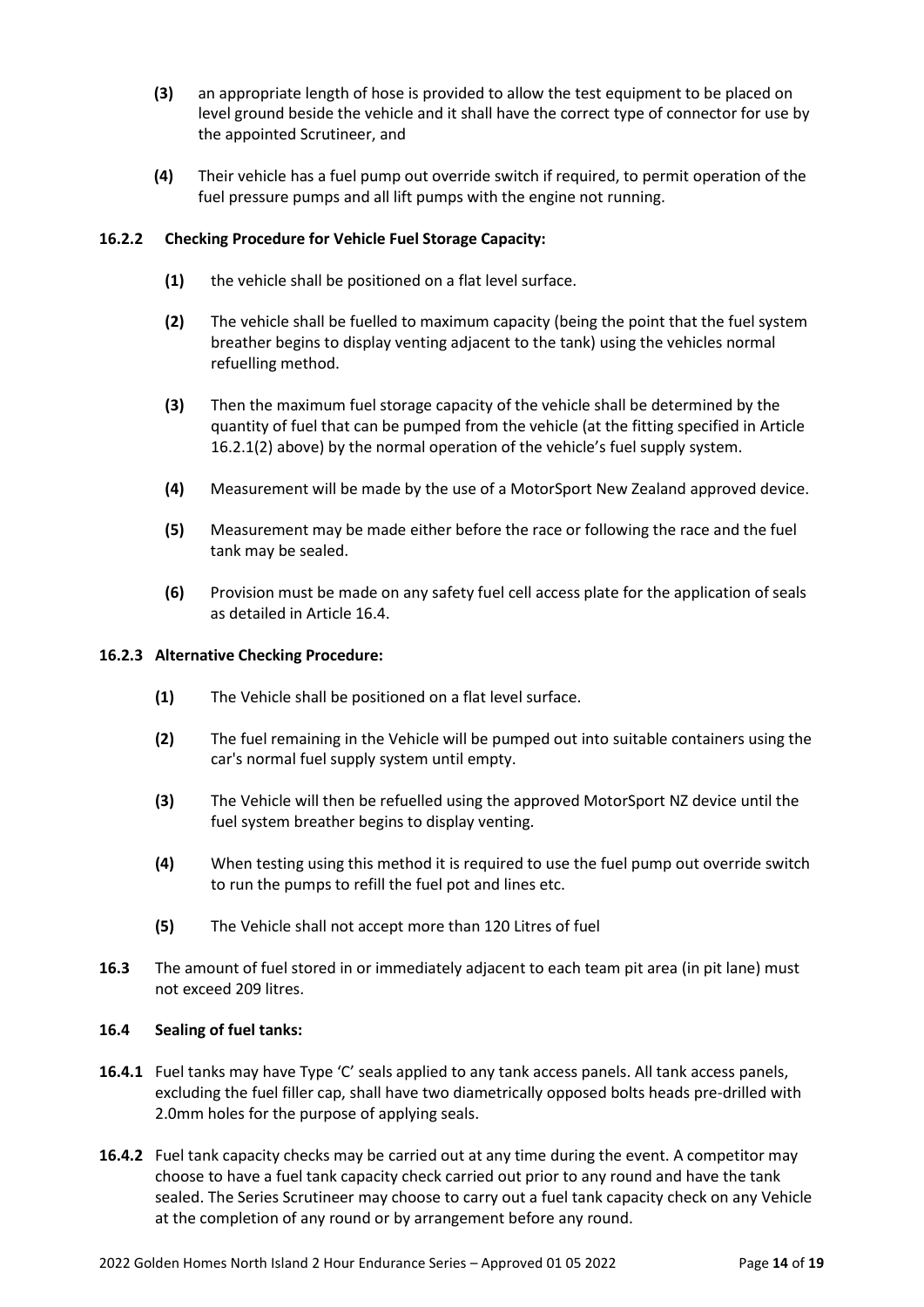**16.4.3** Regardless of the results of the fuel capacity check carried out under Article 16.2.2 the Series Scrutineer may require the fuel tank of any competing Vehicle to be sealed, and removed from the Vehicle post meeting for further checking of fuel capacity. This checking may include, and is not limited to, dismantling and measuring of the sealed fuel tank and system.

# **17. PARC FERME:**

**17.1** Unless otherwise instructed, at the conclusion of all races, Drivers will be required to drive their competing Vehicle directly, without any team personnel intervention, to the designated Parc Fermé area, which will be on the starting grid of the circuit, or an alternative location which will be notified on the Official Notice Board of the Meeting.

**Note:** *Drivers should ensure that they and all their team personnel are familiar with the Parc Fermé regulations as detailed in the National Sporting Code Article 60.*

- **17.2** The only people allowed into the Parc Fermé area are the driver(s) of the cars and one(1) team member per car who may only assist the driver, take tyre pressures and open the car for ventilation.
- **17.3** The Series Scrutineer may, at their sole discretion, authorise entry of additional team personnel for the purposes of Vehicle eligibility inspections.

#### **18. PENALTIES, PROTESTS AND APPEALS:**

- **18.1** Penalties shall be applied in accordance with the prescribed articles of NSC Part VIII Penalties.
- **18.2** The Series Coordinator shall have the authority as set out in NSC Part VII Article 80.
- **18.3** Any protest or appeal should be lodged in accordance with the NSC and the Competitor shall advise the Series Coordinator and the Competitor Relations Officer.
- **18.4** Competitors/ Entrants have the right to lodge a Protest/s in accordance with NSC Part IX Protests.
- **18.5** Competitors/ Entrants have the right to lodge an Appeal in accordance with NSC Part XI Appeals.

#### **18.6 PENALTY SCHEDULE**

|        | <b>OFFENCE</b>                                                              | <b>STANDARD PENALTY</b>                                                                                      |
|--------|-----------------------------------------------------------------------------|--------------------------------------------------------------------------------------------------------------|
| 18.6.1 | Driver pushing vehicle in pit lane.                                         | <b>Practice and Qualifying</b><br>Start from Pit Exit for the Race.                                          |
|        |                                                                             | Race<br>Up to 60 seconds time penalty                                                                        |
| 18.6.2 | Breach of Driver Change Regulations as set<br>out in these Series Articles. | <b>Practice and Qualifying</b><br>Start from Pit Exit for the Race.<br>Race<br>Up to 60 seconds time penalty |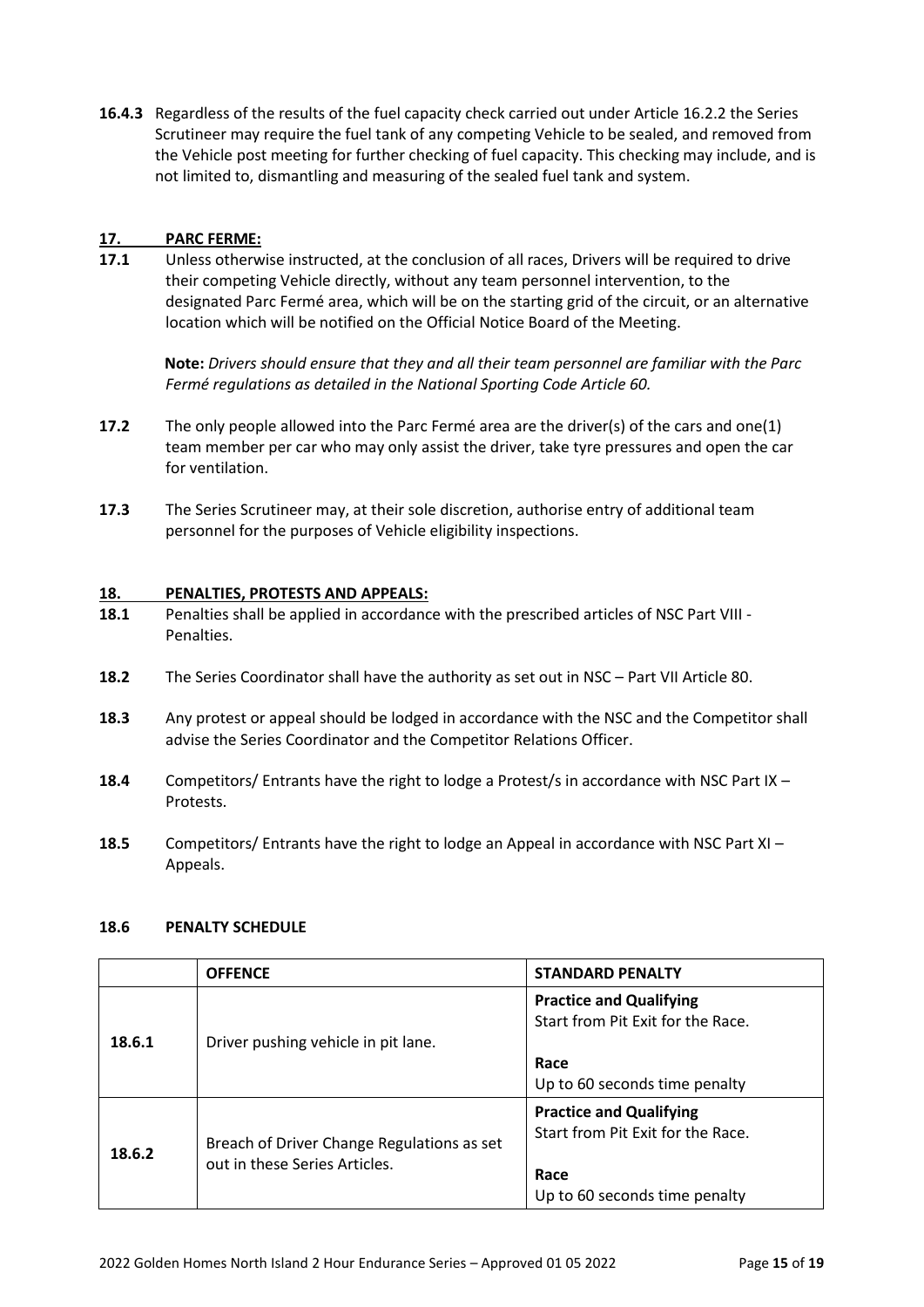| 18.6.3  | Failure to Pit in front of allocated pit bay (in<br>accordance with Article 9.3)                                                       | <b>Practice and Qualifying</b><br>Start from Pit Exit for the Race.                                                                                                                                                                      |
|---------|----------------------------------------------------------------------------------------------------------------------------------------|------------------------------------------------------------------------------------------------------------------------------------------------------------------------------------------------------------------------------------------|
|         |                                                                                                                                        | Race<br>Up to 60 seconds time penalty                                                                                                                                                                                                    |
| 18.6.4  | Using reverse gear in pit lane, in any session<br>or race.                                                                             | <b>Practice and Qualifying</b><br>Start from Pit Exit for the Race.<br>Race<br>Up to 60 seconds time penalty                                                                                                                             |
| 18.6.5  | More than the allowable number of pit crew<br>members across the pit bay control line.                                                 | <b>Practice and Qualifying</b><br>Start from Pit Exit for the Race.<br>Race<br>Up to 60 seconds time penalty                                                                                                                             |
| 18.6.6  | Breach of pit bay control line regulations.                                                                                            | <b>Practice and Qualifying</b><br>Start from Pit Exit for the Race.<br>Race<br>Up to 60 seconds time penalty                                                                                                                             |
| 18.6.7  | Failure by the pit crew to wear the required<br>safety apparel.                                                                        | <b>Practice and Qualifying</b><br>Start from Pit Exit for the Race.<br>Race<br>Up to 60 seconds time penalty                                                                                                                             |
| 18.6.8  | Starting permitted work prior to the Vehicle<br>coming to a complete stop.                                                             | <b>Practice and Qualifying</b><br>Start from Pit Exit for the Race.<br>Race<br>Up to 60 seconds time penalty                                                                                                                             |
| 18.6.9  | Exceeding the maximum allowable fuel<br>capacity.                                                                                      | Exclusion from the race                                                                                                                                                                                                                  |
| 18.6.10 | Driving wheels not remaining stationary<br>during the Wheel Changing phase in<br>accordance with Article 15.6.                         | <b>Practice and Qualifying</b><br>Start from Pit Exit for the Race.<br>Race<br>Up to 60 seconds time penalty                                                                                                                             |
| 18.6.11 | Competitors who fail to comply with correct<br>decal and official competition number set<br>placement. Such referrals shall result in; | The loss of Series points (to a<br>maximum of 115 points),<br>or<br>the loss of qualifying times, or<br>exclusion from race results.                                                                                                     |
| 18.6.12 | First break out lap                                                                                                                    | <b>Qualifying</b><br>Loss of fastest Qualifying time in the<br>session, and moved three (3) grid places<br>back (based on fastest valid Qualifying<br>time) in starting grid for Race<br>Race<br>Black / White flag with your car number |
| 18.6.13 | Second break out lap                                                                                                                   | Qualifying                                                                                                                                                                                                                               |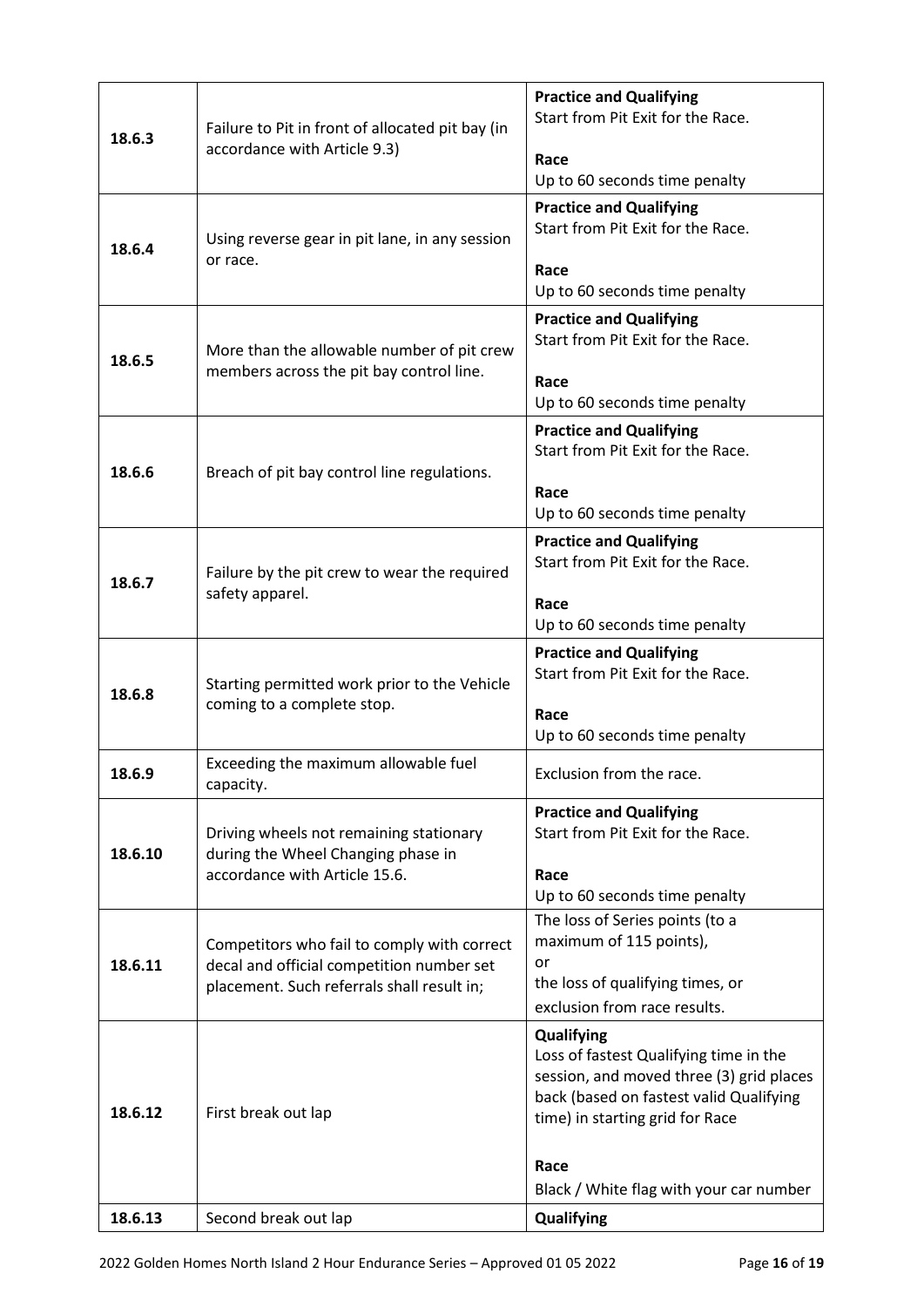|         |                                                      | Moved to back of the grid |
|---------|------------------------------------------------------|---------------------------|
|         |                                                      | Race                      |
|         |                                                      | 10 second Time Penalty    |
|         |                                                      | Qualifying                |
|         |                                                      | Moved to back of the grid |
| 18.6.14 | Third break out lap and thereafter                   |                           |
|         |                                                      | Race                      |
|         |                                                      | Drive through Penalty     |
| 18.6.15 | Failure to complete the Compulsory Timed<br>Pit Stop | Exclusion from the Race   |

#### **19. POINTS:**

- **19.1** Points will be recorded and published by the Series Coordinator and will be allocated to Drivers based on their overall finishing positions in each Race, at each Round of the Series.
- **19.2** Points will be allocated as follows:

| <b>Position</b> | <b>Points</b> | <b>Position</b> | <b>Points</b> | <b>Position</b>           | <b>Points</b> |
|-----------------|---------------|-----------------|---------------|---------------------------|---------------|
| 1st             | 75            | 9th             | 47            | 17th                      | 30            |
| 2 <sub>nd</sub> | 70            | 10th            | 44            | 18th                      | 28            |
| 3rd             | 66            | 11th            | 42            | 19th                      | 26            |
| 4th             | 62            | 12th            | 40            | 20th                      | 25            |
| 5th             | 59            | 13th            | 38            |                           |               |
| 6th             | 56            | 14th            | 36            | Points reduced by 1 point |               |
| 7th             | 53            | 15th            | 34            | per place thereafter.     |               |
| 8th             | 50            | 16th            | 32            |                           |               |

#### **19.3 Bonus Points:** will also be issued on the following basis:

- **(1)** For every Vehicle that qualifies for the Race, but does not start, that competing Vehicle's Driver(s) will receive 10 points.
- **(2)** For every Vehicle that starts the Race, that competing Vehicle's Driver(s) will receive an additional 20 points.
- **19.4** At the conclusion of the season, point scores from a Team's worst points scoring round from either Round 1, 2 or 3, will be excluded from the final points total.
- **19.5** If a Driver changes their Vehicle during the Season, points shall carry over providing they stay within the same Class.

#### **20. AWARDS:**

- **20.1** Unless the provisions of Article 3.2.4(c) apply, there will be a total four (4) awards which will be awarded in accordance with Article 19.1; namely:
	- **(a) Overall Champion – 2022 North Island 2 Hour Endurance Series** which will be awarded to the Driver(s) who have gained the highest aggregate of points
	- **(b) Class A Champion - 2022 North Island 2 Hour Endurance Series** which will be awarded to the Driver(s) who have gained the highest aggregate of points in Class A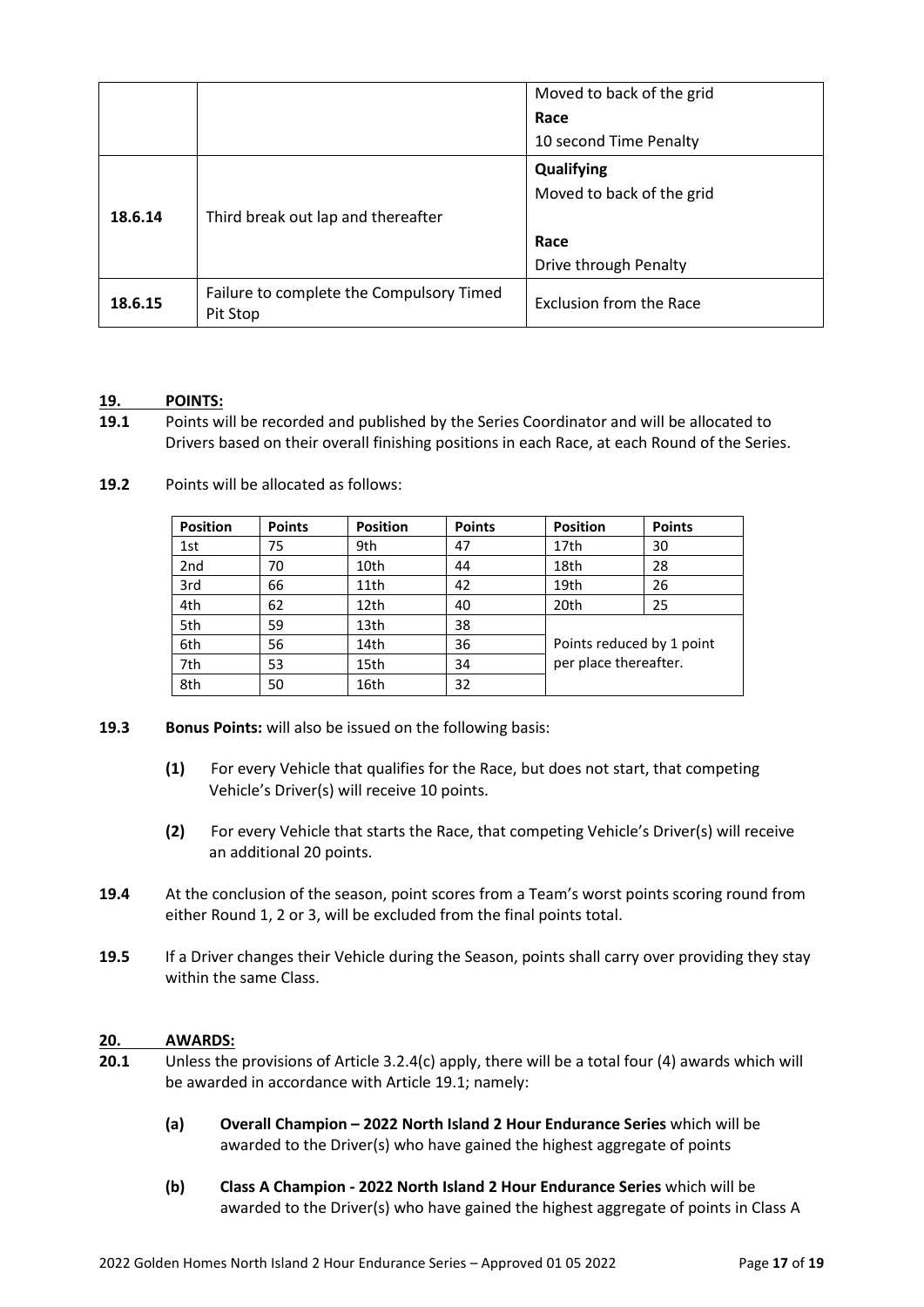- **(c) Class B Champion - 2022 North Island 2 Hour Endurance Series** which will be awarded to the Driver(s) who have gained the highest aggregate of points in Class B
- **(d) Class C Champion – 2022 North Island 2 Hour Endurance Series** which will be awarded to the Driver(s) who have gained the highest aggregate of points in Class C
- **20.2** The Series winners shall receive any trophies/prizes and/or other rewards that accompany the award titles, subject to Article 20.1.
- **20.3** Any champion not attending the Series prize-giving, may forfeit any title(s) and prize(s) awarded at the sole discretion of the Series Co-ordinator and/or Secretary.
- **20.4 Ties**: In the event that two (2) or more Competitors have an equal number of points at the conclusion of the Series (i.e. a tie), the Competitor achieving the higher position shall be determined using the following method:
	- **(1)** The greater number of first placings obtained and progressing down the finishing positions in all rounds counting for the Series. If an equal result is still obtained, then;
	- **(2)** The greater number of pole position qualifying positions obtained and progressing down the qualifying positions in all the qualifying sessions for all rounds counting for the Series. If an equal result is still obtained, then;
	- **(3)** The number of the single fastest lap achieved in each race and progressing down the fastest laps in each race in all rounds counting for the series. If an equal result is still obtained, then;
	- **(4)** The Club, at their sole discretion, shall determine the winner, or may declare those still tied to be equal winners.

#### **21. TELEVISION AND IN-CAR CAMERAS:**

- **21.1** It is highly recommended that in-car cameras are installed to assist with any inquiries. All incar camera installations shall be subject to inspection and approval by the Series Scrutineer and/or Chief Scrutineer of the Meeting.
- **21.2** Competitors allocated series in-car cameras agree to comply with all reasonable requests made by the Series Producer as to mounting and testing and will treat their cameras with all reasonable care.
- **21.3** Any in-car cameras that are fitted and approved by the Series Scrutineer must make their footage available to the Race Director/Clerk of the Course if so requested.

#### **22. DECALS:**

- **22.1** The Club reserves the right to provide sponsors windscreen and/or door banners and/or decals for any or all Rounds of the Series, which must be displayed on each competing Vehicle.
- **22.2** One set of decals shall be supplied free of charge by the Series and applied to the reserved spaces detailed in Appendix One. The primary reserved position is as stated first, with a secondary option given in brackets (where an option is allowed).